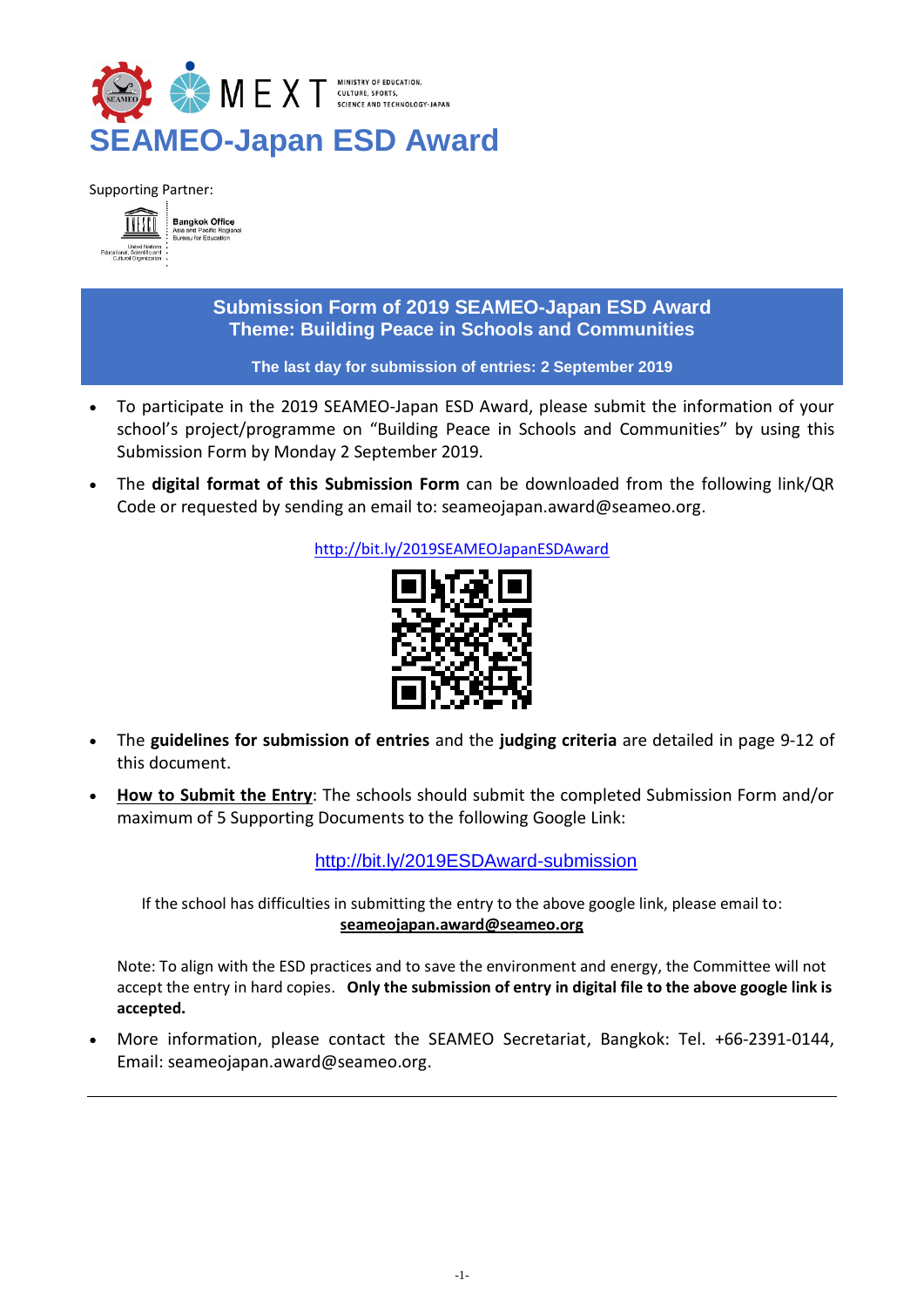# **PART I: Details of Your School**

- 1. Name of your school**: BAGUMBAYAN ELEMENTARY SCHOOL**
- **2.** Full address: **SITIO 3 BRGY. BAGUMBAYAN SANTA CRUZ, LAGUNA**
- **3.** Postcode: **049** 4. Country: **+63**
- **5.** School's telephone number (country code+city code+telephone number): **(049) 501-4871**
- 6. School's fax number (country code+city code+fax number): **N/A**
- 7. School's email Address: **soledad.villaneuva@yahoo.com**
- 8. Name of the Head Master/Principal/School Director: **Ms. SOLEDAD S. VILLANUEVA**
- **9.** Name of the Teacher Coordinator**. MS. CARMELITA M. ANGELES**
- 10. Email address of the Coordinator: carmelita.angeles@deped.gov.ph
- **11.** School website (if available): **N/A**
- **12.** Educational level (Such as Kindergarten 1 to Grade/Year 9): **KINDER TO GRADE 6**
- 13. Total number of teachers in your school: **62**
- **14.** Approximately number of teachers participated in this programme**: 62**
- 15. Total number of students in your school: **2022**
- 16. Approximate number of students participated in this programme: **2022**

# **PART II: Information about the School's Programme**

**The information of part II from no.1 to 13 should be no longer than nine (9) pages long** of A4 in total. The information should be written in Times New Roman font, 11-12 point size.

1. Title of the school's programme

PROJECT KIDS PATROL (Keeping the Individual on the Development of Self -Discipline)

2. Summary of the programme (one half to 1 page of A4 sheet size)

 The program was implemented in Bagumbayan Elementary School (BAGES) due to the cases reported from the School guidance office concerning to the negative attitudes and declining discipline of the learners inside the classroom. Bullying, fighting, smoking and theft are the problems of the pupils now a days that need extra attention. In the fast changing generation today self-discipline is always at risk. Vanishing self-discipline is tremendously awful and have terrible effects on pupils' academic performances.

In connection with this, creating project KIDS Patrol (Keeping the Individual on the Development of self-Discipline) had been establishes last school year 2018-2019 through the Parent – Teacher Association (PTA) partnership with the coordination of the stakeholders headed by PCol JOHN KIRBY KRAFT, Police Provincial Director of Laguna, Philippines. It was noted that 36 out of 301 or 12% grade five pupils and 41 out of 275 or 15% grade six pupils were listed in the guidance office that needs disciplinary action. In order to eliminate structural violence and bullying, Project KIDS Patrol firstly implemented to the fifth and sixth graders who were involved in the different cases during the school year. Parents of these learners were called in a meeting for moral support and permission. The school believes that peace and order is an essential ingredient in maintaining educational development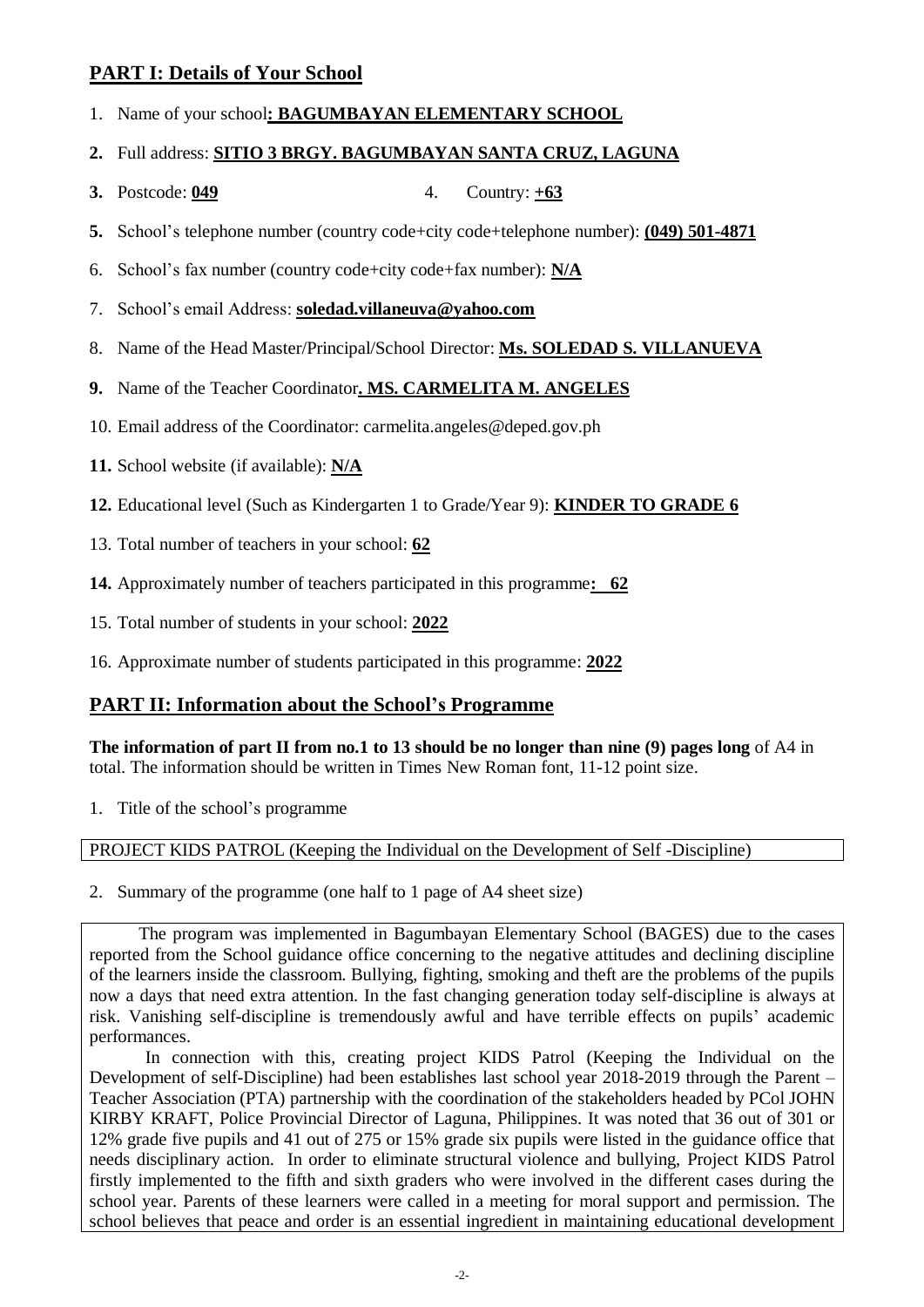and social stability. A peaceful and orderly environment facilitates and revitalize pupils' attitude and behavior. Different activities were conducted by the Laguna Police Provincial Office. They learned how to become a junior police or a KIDS PATROL that will help the school in maintaining peace and order inside the school premises. Example is helping the teachers during flag ceremony by means of making a straight line formation of Learners from Kinder to grade 6 during the program. KIDS PATROL Project is very effective in developing learners' positive attitude.

In this regard, for the School Year, 2019-2020, PCol.ELEAZAR P. MATTA, The New Provincial Director of Laguna Provincial Police Office sustains, leads and guides the implementation of the said project. Same activities were given to the learners. We encouraged 62 teachers and 2020 learners to be a part of the project. Activities given were based on the age and grade level of the learners dealing with positive attitude. Based on the initial findings from the cases recorded in the Guidance Office, learners with cases were fluctuated and more leaders were produced.

Projects KIDS Patrol became one of the best practices at Bagumbayan Elementary School and contributed much to the young learners' positive discipline that lead them to become a responsible individual.

3. Background information or reasons why the school created this programme

Based on the alarming cases reported from the School Guidance Office concerning the declining discipline of the learners.

| GRADE   No. | of  | Cases that needs Action |                 |                |              | <b>TOTAL</b>             |
|-------------|-----|-------------------------|-----------------|----------------|--------------|--------------------------|
|             |     | Learners   BULLYING     | <b>FIGHTING</b> | <b>SMOKING</b> | <b>THEFT</b> |                          |
|             | 301 |                         |                 |                |              | 36                       |
| VI          | 275 | 16                      |                 |                |              | 4.                       |
| Total       | 576 | 28                      | 39              |                |              | $\overline{\phantom{a}}$ |

4. Objectives/goals of the programme

The school created and implemented Projects KIDS Patrol due to the following goals:

1. The revitalize pupils attitude and behavior

2. To give sample attention to the declining learners discipline

3. To emphasize the importance of home, school of community partnership to address peace and order.

4. To develop child holistically.

5. Period of the time when the programme was/has been started

The programme started in July 2018 up to present date.

# 6. Key knowledge, skills, attitudes/values and behaviors that you expect develop from this programme.

The following are key knowledge, skills, attitudes/ values expected to develop the programme:

- Gain confidence
- Enhance the learner's responsibility and commitment to the community
- Instill discipline and be responsible individual
- Develop learners' ability to follow law and order
- 7. Activities (Strategies, activities, steps for implementation) This part is important – please clearly explain all related strategies and activities that the school has implemented and brief information of each strategy/activity). Details of each activity can be attached as a part of supporting documents.

# Phase I- **Mobilization**

- Preparation of Action Plan
- Request for support from stakeholders (Internal and external)
- Conduct of training/workshop and related activities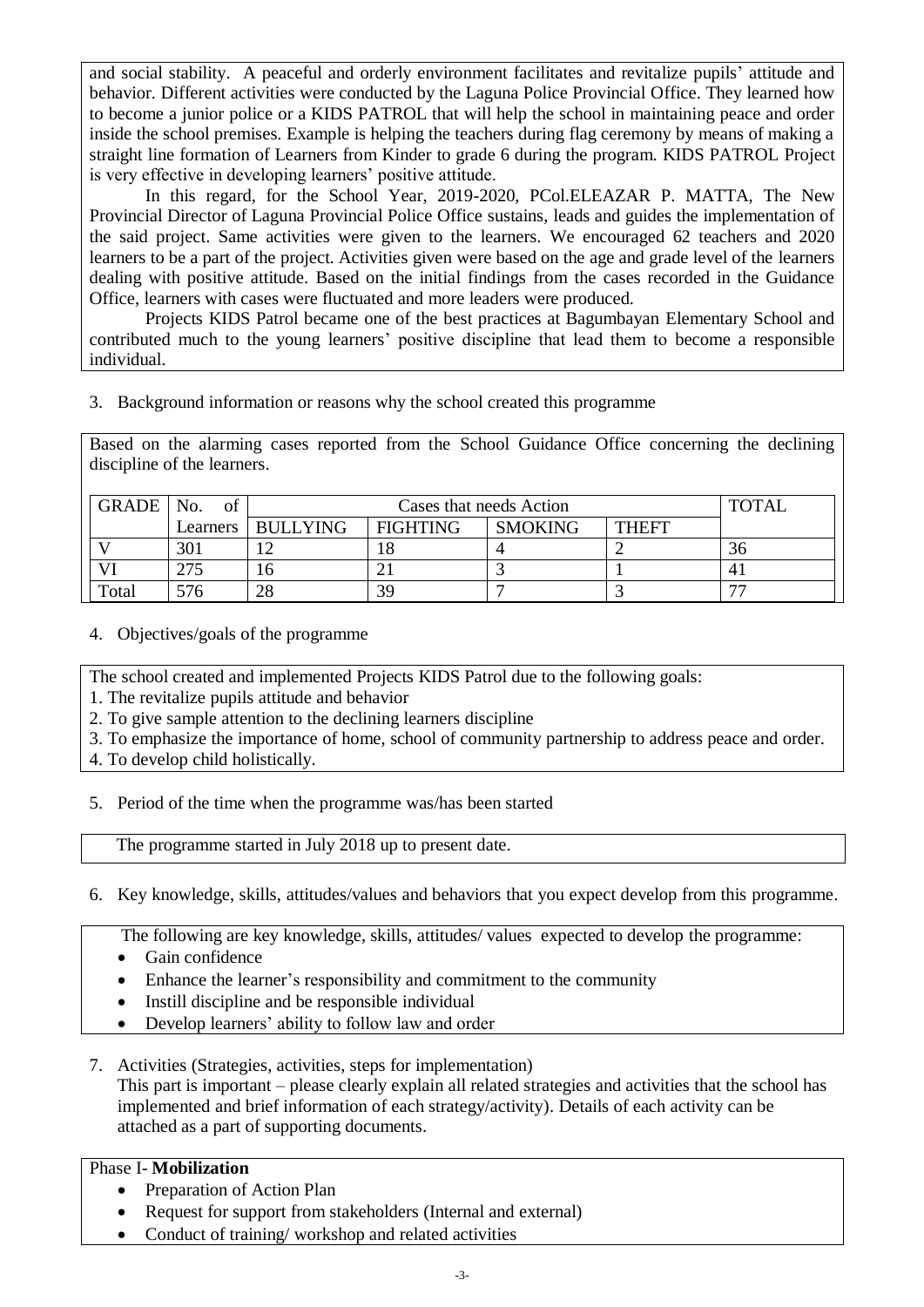## Conduct intervention activities in standardizing self- discipline

## Phase II- **Establishing Project KIDS Patrol**

- Implementation of Project KIDS Patrol
- Regular Monitoring of the project
- Establish good values in each pupils
- Conduct intervention activities
- Phase III- **Post Monitoring and Evaluation**
	- Monitoring of Project KIDS Patrol practices in school and in community
	- Evaluation of the impact of Project KIDS Patrol in our school and community

## Phase IV- Scaling- up

- Planning for the Scaling-up of the programme
- Meeting with the LPPO (Laguna Provincial Police Office)
- Creation of Technical Working Committee
- School training/workshop in Project KIDS Patrol
- Division wide Red Cross Leadership Training/ Workshop
- 8. Teaching and learning approaches/strategies that the school has integrated for peace education.

 To deepen the pupils learning experiences and their attitudes toward school activities, different programs and training has been established by the school for effective teaching and learning approaches.

- Symposium on Moral Recovery
- Seminar on DARE (Drug Abuse Resistance Education) and Iwas Droga (No To Drugs)
- Iwas Dengue Campaign (Anti- Mosquito Bite)
- First Aid Training
- Bullying Lecture
- Self Defense Techniques
- Marching and Formation
- 9. A) Participation with the community (How the school and community work together in planning and implementing the school programme)

 In planning and implementing school program, school and community work hand in hand. The school conducted a general assembly for the orientation where in all supportive parents and helpful stakeholders participated. The matrix and activities of the project was fully discussed and the time table was established. The school participated also in some series of community training/workshop activity sponsored by the PNP like DARE (Drug Abuse Resistance Education), Iwas Droga ( Anti-Mosquito Bite) and Moral Recovery. Some pupils attended Red Cross Leadership Workshop, Dengue Campaign and Earthquake Drill. A close monitoring was completed to assure the success of the program.

B) Engagement of partners in community and their roles/contribution (Please provide the name of your partners in this programme and their roles/contributions)

| <b>Name of Partners</b>                     | <b>Roles and Contributions</b>                   |
|---------------------------------------------|--------------------------------------------------|
| Department of Education                     | Provision of Seminars and training in Leadership |
| PNP(Philippine National Police)/LPPO Laguna | Conducts seminar on DARE (Drug Abuse             |
| Provincial Police Office                    | Resistance Education), Iwas Droga (No To Drugs)  |
| Provincial Police Advisory Council          | Train our KIDS Patrol to follow rules, law and   |
|                                             | orders.                                          |
| <b>Red Cross</b>                            | Initiate Leadership Workshop/training            |
| Municipal and Barangay Office               | Conduct seminar on safety awareness              |
| <b>DRRMM</b>                                |                                                  |
| Parents and teachers                        | Monitor the project                              |

(Please add more row if it is necessary)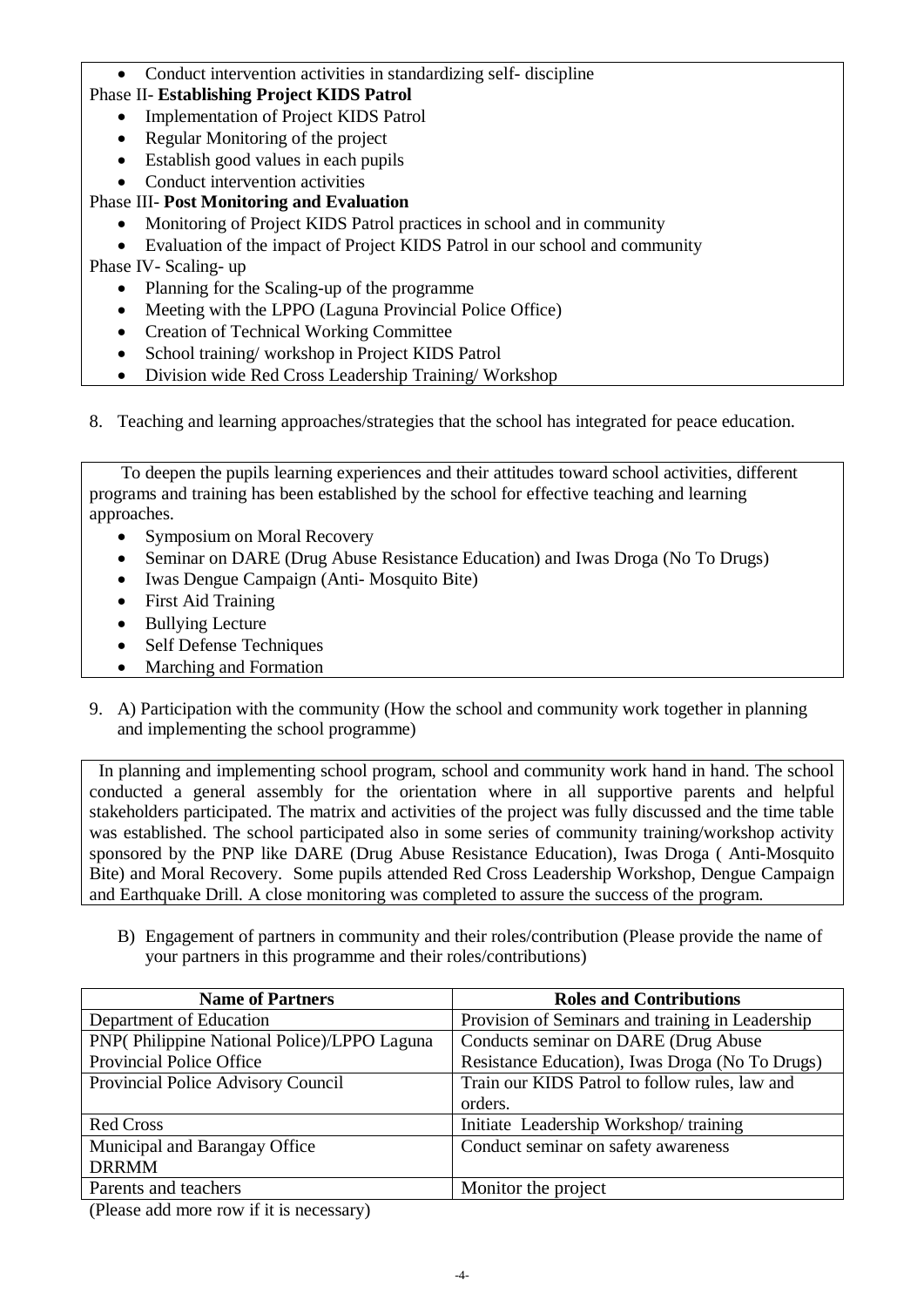10. Activities that the school, students and teachers have contributed to the community

- Symposium on Moral Recovery

-Seminar on DARE (Drug Abuse Resistance Education) and Iwas Droga (No To Drugs) -Red Cross Leadership Training -Iwas Dengue Campaign (Anti- Mosquito Bite) -First Aid Training -Bullying Lecture -Self- Defense Techniques -Marching and Formation

11. Programme for monitoring and evaluation mechanisms and summary of results

Monitoring and evaluation mechanisms:

Weekly meeting of all officers of KIDS Patrol

- Everyday monitoring of their activities
- Close investigation to some reported cases of some concerned pupils
- Submit untoward reports to Guidance Office
- Monitor pupils with challenged behavior.

- Summary of results:

 Through close monitoring and evaluation, pupils were able to follow laws, orders and perform in a disciplinary manner. Bullying cases and physical injuries in our school were lessen. Behavior of learners become positive.

### 12. Resources used for programme implementation

 The Resources/Fund used in the Program are from the School Fund, Monthly Operating and Other Expenses (MOOE), Donations from Stakeholders and LGU's (Local Government Unit) and NGO's (Non-Government Organization)

13. Benefits/Impacts/ positive outcomes of the programme to students, school and the wider community

 Project KIDS Patrol enhanced individual awareness and participation in school safety. Safety in school promotes the protection of students from violence, exposure to weapons and threats, bullying and sale of illegal drugs. The project allows children to look forward to being in a wholesome environment that promotes social and creative learning. Children in school do better when they are free from injuries and accidents.

 When school children are safe in school, it gives opportunities for participation and contribution in the learning process that leads to become a better individual in their respective community.

14. Interrelationship of the school programme with other Sustainable Development Goals (SDGs) (Please refer to page 2 in the Information Note or [https://sustainabledevelopment.un.org/sdgs\)](https://sustainabledevelopment.un.org/sdgs)

 To support the program in the school related activities where students are safe from violence, bullying, and harassment, the stakeholders, parents, teachers and the community joined hand in hand for the proper dissemination of the project to the community.

 One of the Project is the School and Home Garden Plus(SHG+) of the Southeast Asian Regional Center for Graduate Study and Research in Agriculture (SEARCA) University of the Philippines, Los Banos Laguna (UPLB) and "Gulayan sa Paaralan Project" or Vegetable Garden Project in School

 This project encourages every school children to have their own garden at home with the help of their parents aside from the garden they have in the school. It will help them to keep busy doing valuable things during free time than engage themselves in smoking, bullying and fighting.

 They learned how to value and eat vegetables for their good health. It also build harmonious relationship with classmates during garden time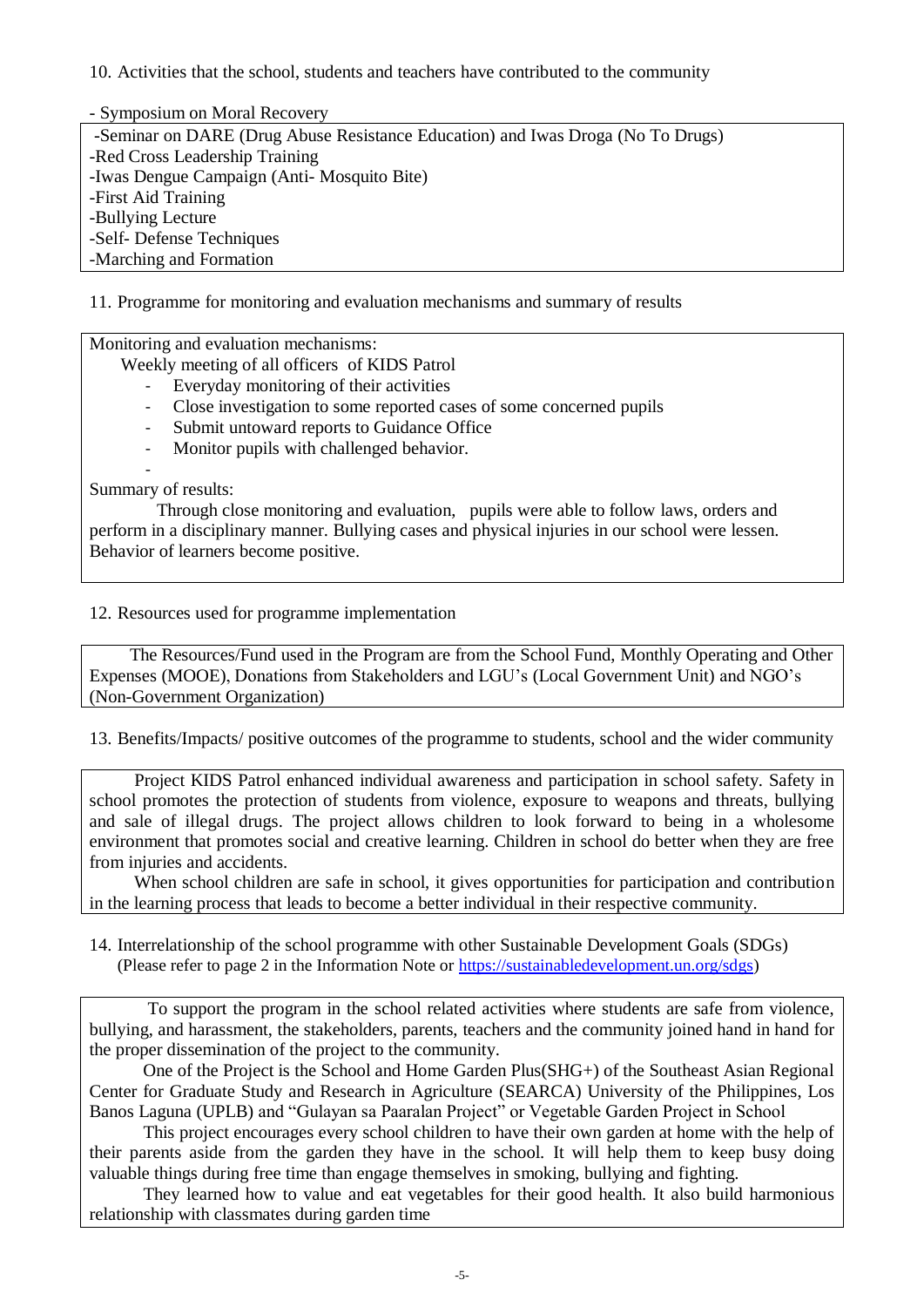15. Plan for sustainability and plan for scaling-up/expansion

## **Plan for sustainability**:

Bagumbayan Elementary School used to sustain and support the project by involving pupils, parents and teachers to have a social responsibility and commitment to impart discipline and be involve in important duties in dealing with or taking care of something or someone.

- Some activities and action of the sustainability plan are as follows.
- Conduct seminars / training for Project KIDS Patrol
- Teachers/Parents monitor the discipline actions of the pupils involve.
- Orientation of teachers, parents, pupils concerned on the program with 100% participation.

## **Plan for scaling-up/expansion:**

Bagumbayan Elementary School will share the best practices of KIDS Patrol to nearby schools and community following the given activities.

- Conduct seminars / workshop that will improve the behavior and discipline of pupils.
- Give obligation and responsibilities to their pupils that needs disciplinary actions

16. Achievements from the school's programme "Building Peace in Schools and Communities"

- Awardee of Division Level Gawad Siklab (Search for Best Pupil Government)
- Awardee of Regional Gawad Siklab
- Best Implementer \of Gulayan sa Paaralan Project (GPP) Vegetable Garden in School and Home
- By means of KIDS Patrol, Pupils that needs disciplinary action lessen
- 17. List of supporting documents such as a copy of the school operational plan or school management plan, action plan, learning/ teaching materials, lesson plans, samples of student worksheet, manuals, etc.

If the supporting documents are in the local language, please provide a brief description in English language.

A maximum of 5 Supporting Documents are required can be submitted to the provided google link.

|                             | Document 2) Establishing Projects KIDS Patrol |
|-----------------------------|-----------------------------------------------|
|                             |                                               |
| Document 4)  Scaling- up    |                                               |
|                             |                                               |
| Panlipunan / Social Studies |                                               |

18. Photos related to the activity/programme (Maximum of 5 photos with captions in English)



Signing of Memorandum of Agreement (MOA) with Our Partner Laguna Provincial Police Office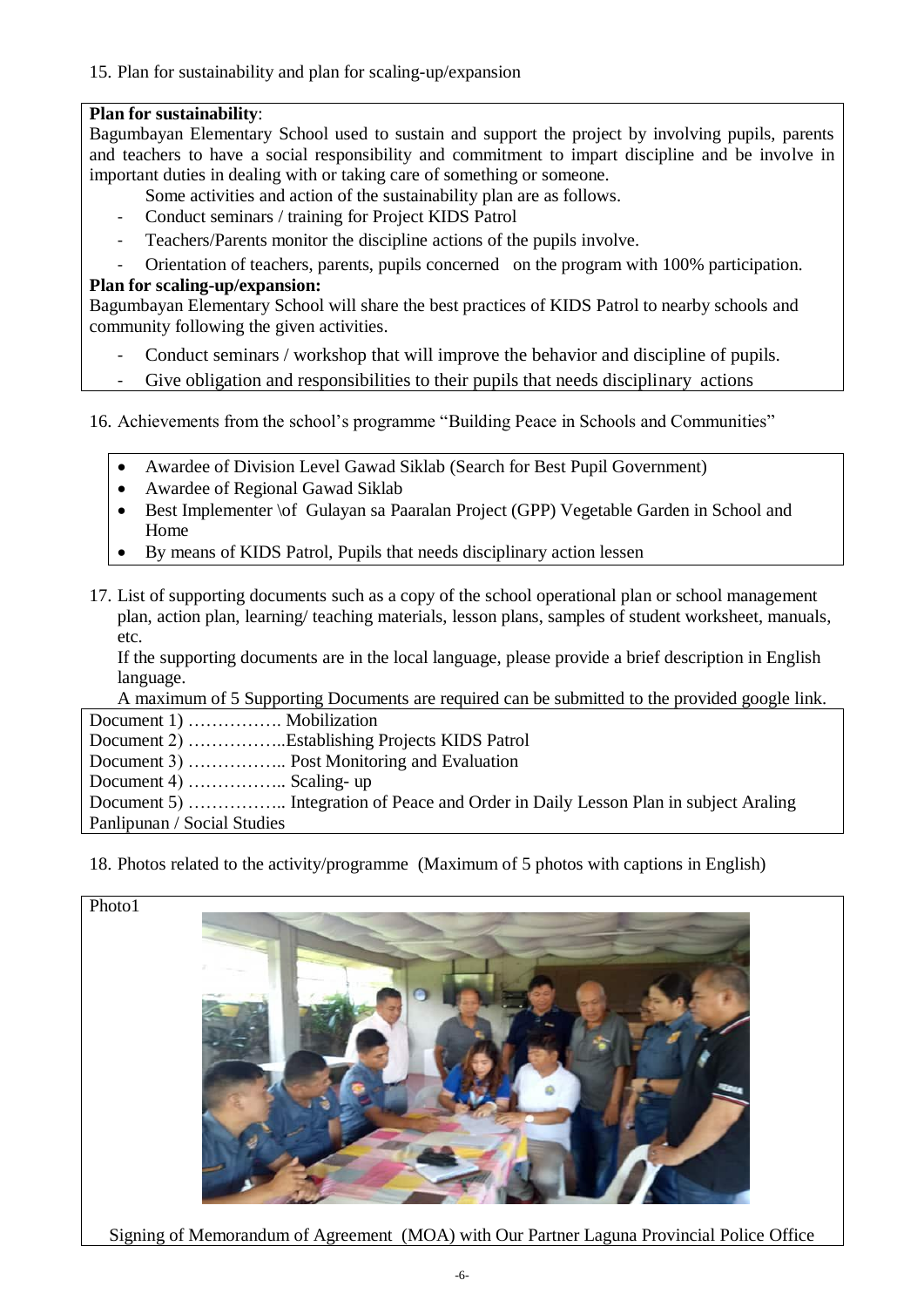

School Training Workshop In Project KIDS Patrol





Project KIDS Patrol Best Practices in Bagumbayan Elementary School Philippines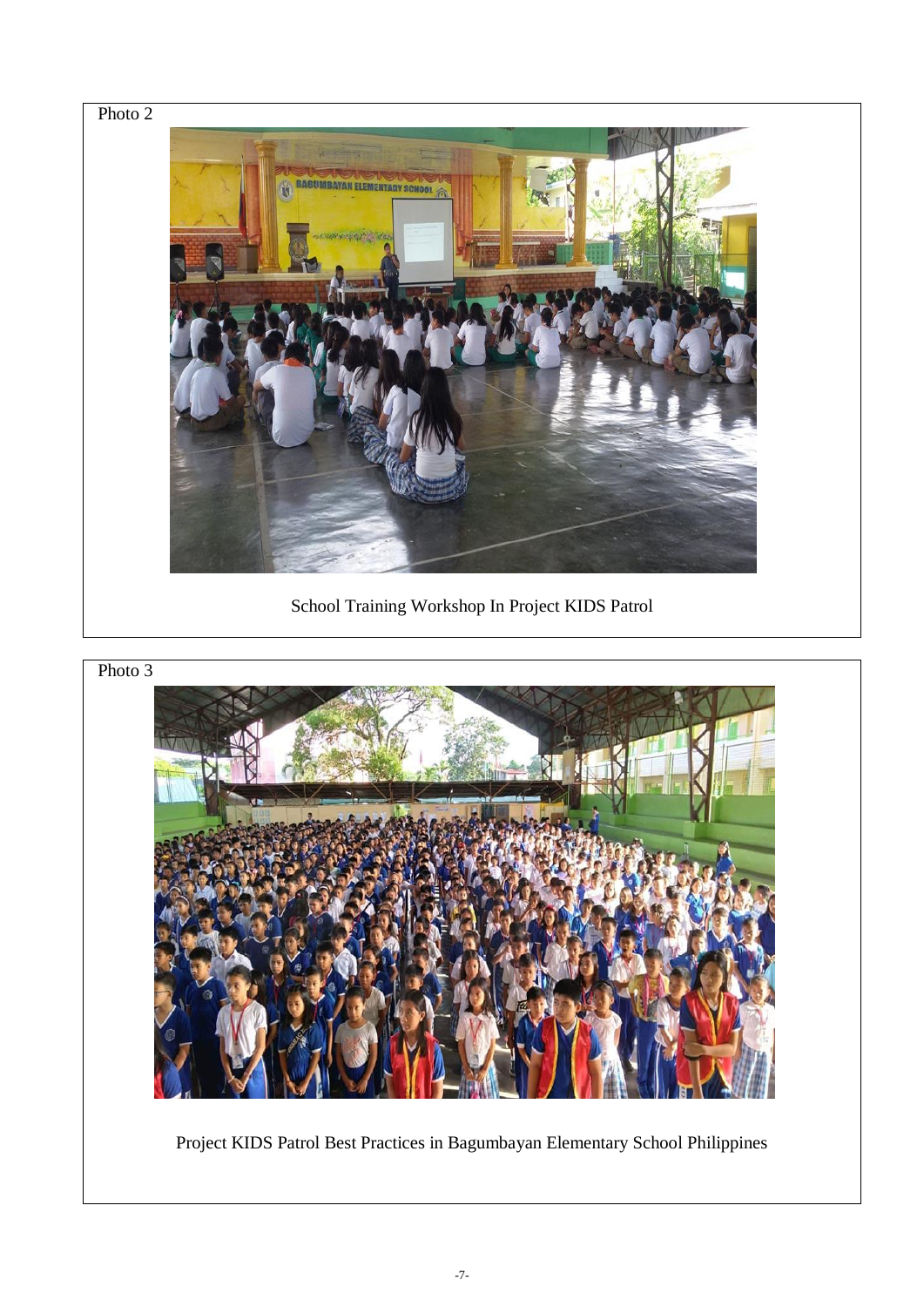



Conduct training and activities inn standardizing self discipline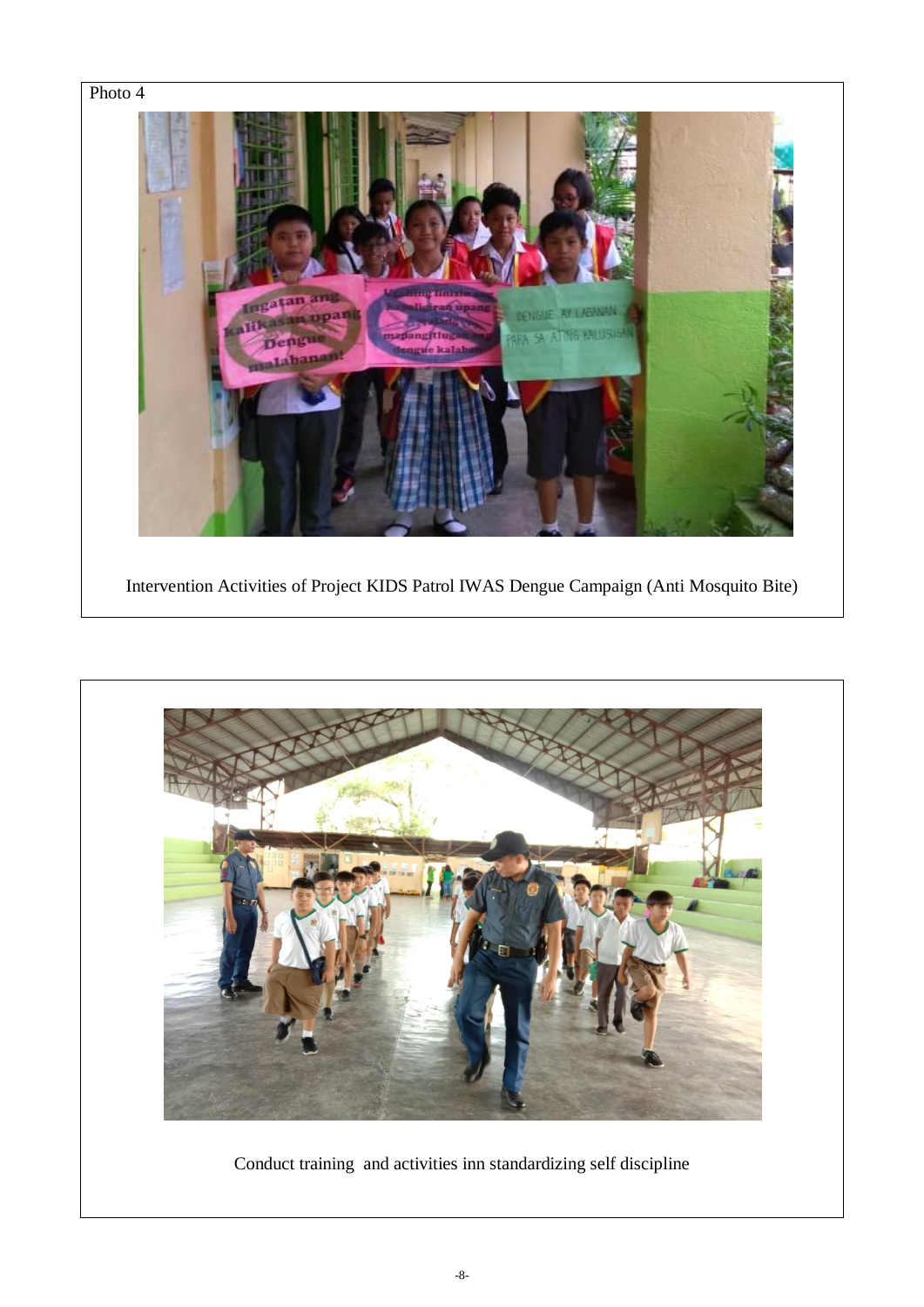# **Guidelines for Submission of Entries**

- 1. Schools can submit information about the school's programme/project/activity related to the theme "Building Peace in Schools and Communities" from **10 June to 2 September 2019.**
- 2. The deadline of entry submissions is **Monday, 2 September 2019.** (Late submission will not be accepted.)
- 3. Each school can submit only one entry.
- 4. The submission of the school's programme must be done through the template "**Submission Form of 2019 SEAMEO-Japan ESD Award**".

The Submission Form can be downloaded from the SEAMEO website: <http://bit.ly/2019SEAMEOJapanESDAward>

or requested by sending an email to the email address: seameojapan.award@seameo.org.

- 5. Regarding the submission of entry, each school must adhere to the following format, as specified in the Submission Form:
	- a) Part I Information about the school;
		- 1) School name and contact details
		- 2) Brief information about the school such as number of teachers and students and educational level
		- 3) Contact details of the coordinator
	- b) Part II Information about the school's programme;
		- 1) Title of the school's programme
		- 2) Summary of the programme (one half-page of A4 sheet size)
		- 3) Background information or reasons why the school created the programme
		- 4) Objectives/goals of the programme
		- 5) Period of time when the programme was/has been started
		- 6) Key knowledge, skills, attitudes/values, and behaviors that you expect to develop from this programme
		- 7) Activities (Strategies, activities, or steps for implementation)
		- 8) Teaching and learning approaches/strategies that the school has integrated for peace education
		- 9) Participation with the community/roles of community
		- 10) Activities that the school, students, and teachers have contributed to the community
		- 11) Programme for monitoring and evaluation mechanisms and summary of results
		- 12) Resources used for programme implementation
		- 13) Benefits/impacts/positive outcomes of the programme to students, school and the wider community
		- 14) Interrelationship of the school programme with other Sustainable Development Goals (SDGs)
		- 15) Plan for sustainability and plan for scaling-up/expansion
		- 16) Achievements from the school's programme "Building Peace in Schools and Communities"
		- 17) List of attachments such as a copy of the school operational plan, action plan, learning/teaching materials, lesson plans, samples of student worksheet, manuals, etc.
		- 18) Photographs related to the school programme (maximum of five photographs with captions written in English)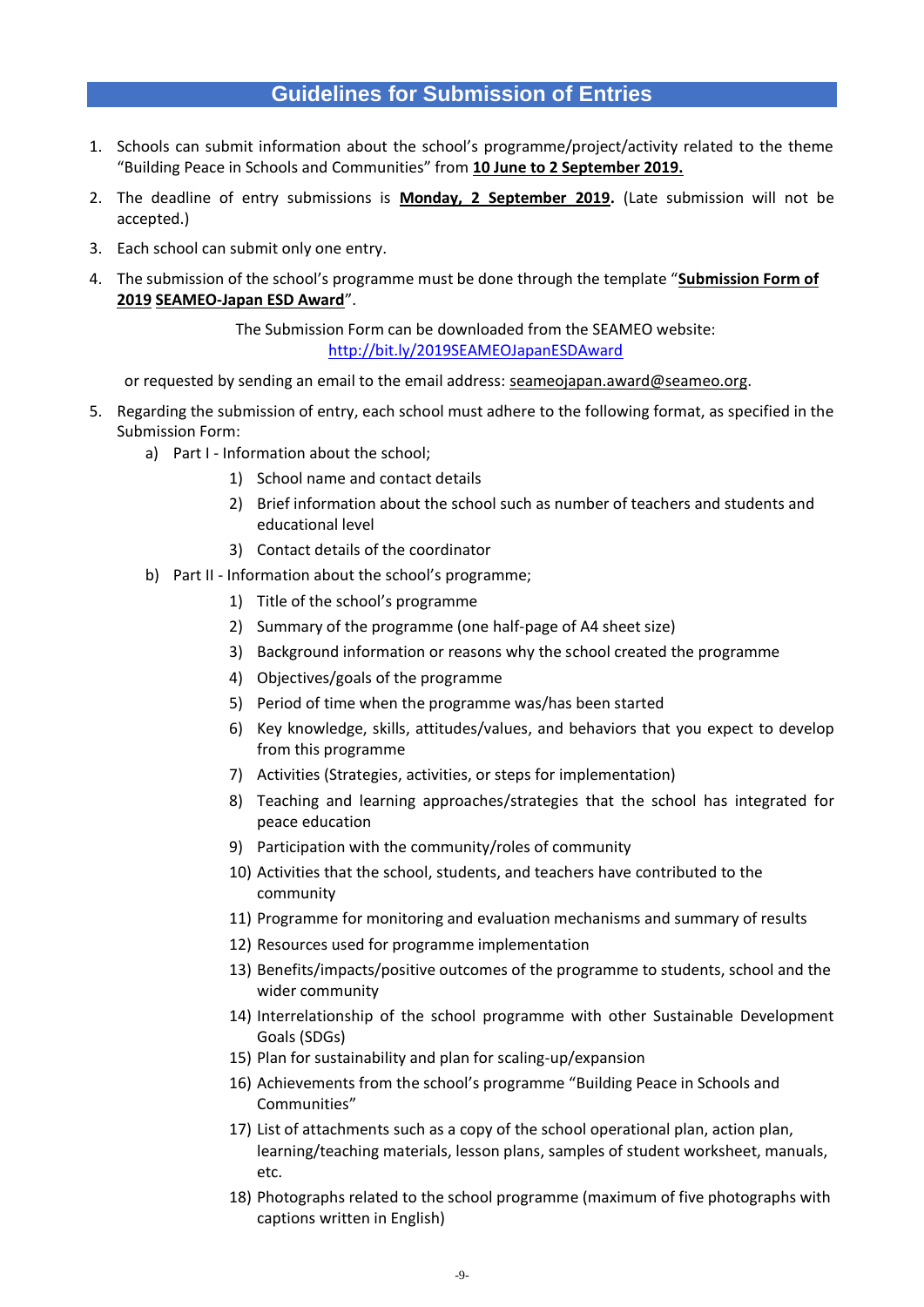- 6. Information about the programme (Part II as above) **should not be over nine (9) pages of A4 in total**. The information should be written in **Times New Roman font, 11-12 point size**. (A half-to-one page A4 sheet size about the project overview should be included.)
- 7. Information about the programme and the photo captions must be in English. The teaching and learning materials can be in local languages, however a brief translation in English should be provided.
- 8. All submissions should include related photos. (A maximum of five (5) photographs with captions written in English.)
- 9. All submissions can be attached with a maximum of **five (5)** supporting documents (Optional).
- 10. **How to Submit the Entry**: Schools can submit the completed "Submission Form of 2019 SEAMEO-Japan ESD Award" and maximum of 5 supporting documents/materials to the SEAMEO Secretariat by

Submitting the application and supporting documents to the following GOOGLE LINK:

## http://bit.ly/2019ESDAward-submission

Note: To align with the ESD practices and to save the environment and energy, the Committee will not accept the entry in hard copies. **Only the submission of entry in digital files to the above google link is accepted.**

If the school has difficulties in submitting the entry and documents to the above google link, please email

to:

#### **[seameojapan.award@seameo.org](mailto:seameojapan.award@seameo.org)**

11. All entries submitted to the SEAMEO Secretariat will be acknowledged. If the school has not received any acknowledgement of the receipt from the SEAMEO Secretariat within one week after the submission, please contact the SEAMEO Secretariat (Email: **[seameojapan.award@seameo.org](mailto:seameojapan.award@seameo.org)**).

# **Judging Criteria**

The judging committee will consider the following criteria in selecting the winning schools:

#### **1. Integration of Strategies/ Modalities for Implementation**

- Implementation of peace education is emphasized and incorporated into school policies, management plans, and teaching and learning programmes within the school.
- The school has demonstrated clear effective strategies, steps, and activities in applying peace education for building the culture of peace in school and communities.
- The school has demonstrated the use of participatory processes involving students, teachers, parents, communities' stakeholders and partners – in planning and implementing the programmes.
- Appropriate and effective methods and resources are used to implement the programmes.
- Monitoring and evaluation mechanisms or processes are identified to ensure the immediate and long-term outcomes of the programmes.

#### **2. Innovation and Creativity**

- The school's programme has demonstrated innovative practices in promoting culture of peace in the school and communities.
- The school's programme has demonstrated innovative practices in integrating peace education and current education system.
- The school has demonstrated innovative ideas for utilising available resources.
- The entry is a new idea or an improved/adapted version of existing activities.

#### **3. Teaching and Learning Approaches**

• The school has demonstrated effective teaching and learning approaches that have been applied to improve the culture of peace in its school and community environment.